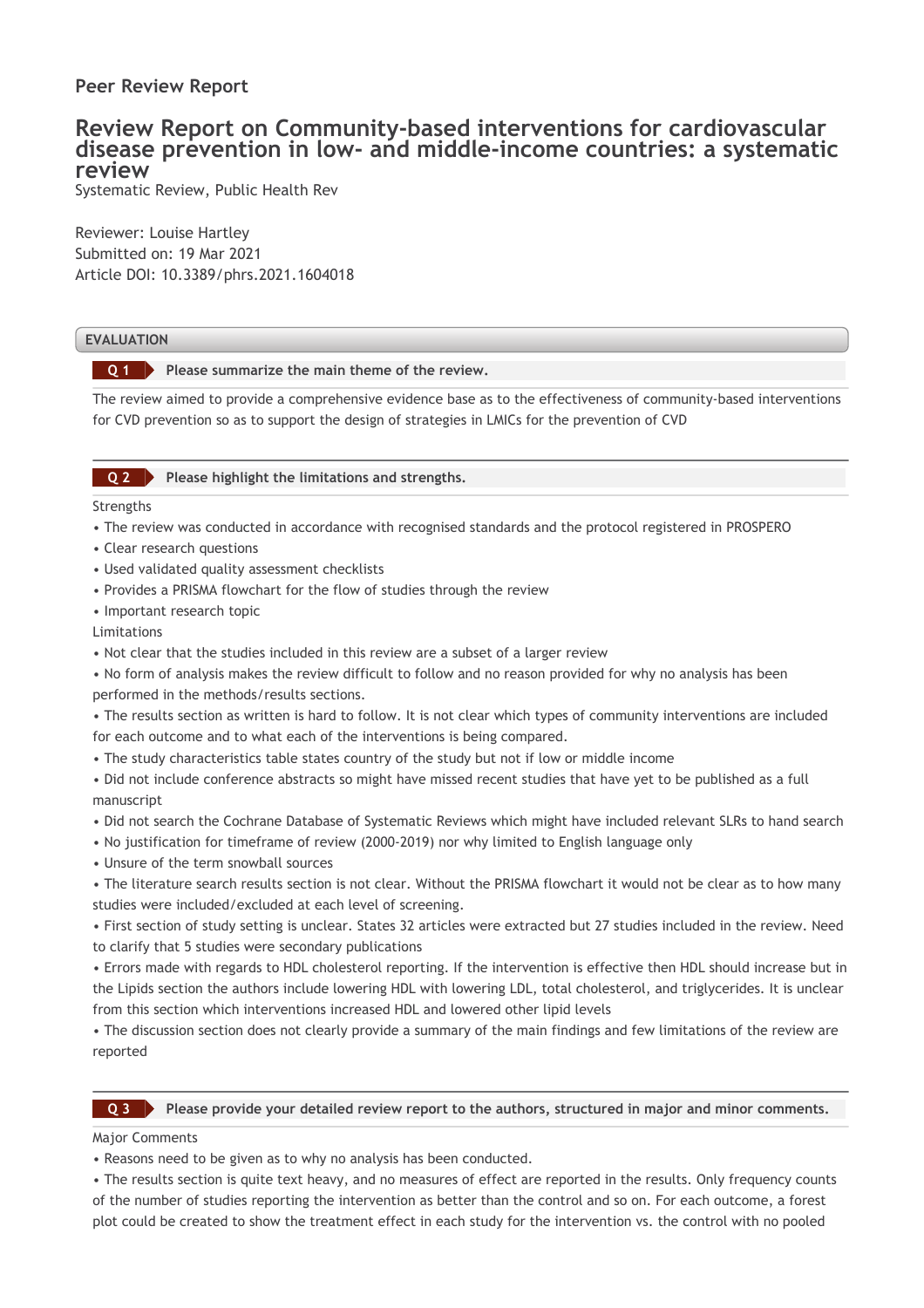estimates. This would provide a good visual to see which community interventions are better than controls and which are not better. Each forest plot could also have sub-groups for low-income countries and middle-income countries so it can be seen if the effectiveness of community interventions differs according to this.

• The current results section is also difficult to follow. It may be clearer if for each outcome results are split into those from RCTS and those from other study designs. For example, body weight could have the results from RCTs followed by the results from before and after studies. It may also be useful to split the outcomes by low- and middle-income status. • Please ensure that results for HDL are reported correctly. An increase in HDL is good.

Minor Comments

• Provide a reason in the methods as to why English language only articles were included and why the timeframe from 2000-2019 was chosen

• Study setting section on page 6 line 164: clarification needed to say that 5 articles were secondary references, and 27 articles were primary references. So, 27 studies were included in total from 32 publications

• Please clarify "snowball sources" on line 115

• No conference abstracts were included but these may have included recent relevant studies. Please list this as a limitation in the discussion

• Please add whether the study country was classed as low or middle income to the study characteristics table

• Please add to the text how many studies were classified as low or middle income

• Needs to be made clearer that the included studies in this research are a subset of studies from a larger systematic review. This should be included in the methods section.

• Please add a figure for risk of bias to Risk of Bias section (page 6 line 182)

• Please clarify whether the PICOS criteria was used for the eligibility criteria in the review. This paragraph could also be made clearer in the manuscript by having separate paragraphs for each of the PICOS criteria (Page 4 line 80)

• The sentence on line 135-136 starting "To avoid double counting, ….". is currently not clear. Could this please be rewritten.

• Please add comparators to table 1 and a description of comparators in the study characteristics text on page 7

• The year of publication section from line 197 onwards can be deleted as it does not provide useful information for the systematic review

• Line 285-286 states "….smoking prevalence in favour of the intervention compared to the intervention group". Please adjust this sentence to say control/comparison group

• The sentence starting on line 319 states "….found significant reductions in ….and prevalence of diabetes and intermediate hyperglycaemia [41]" while the sentence starting on line 323 states "…the m-health intervention arm did not influence the combined prevalence of intermediate hyperglycaemia and diabetes…[41]". This is confusing since it is the same reference with conflicting results. Please provide clarification on this study's findings

• The literature search results section starting on page 5 line 154 is unclear. This needs to be re-written so that without the PRISMA diagram the number of included and excluded studies at level 1 and level 2 screen can be easily identified.

• Provide a summary paragraph in the discussion of the main review findings and further report on the limitations of this systematic literature review

### **PLEASE COMMENT**

### **Is the title appropriate, concise, attractive? Q 4**

Yes, the title is appropriate and describes the study well

#### **Are the keywords appropriate? Q 5**

The key words are appropriate but I would maybe add the word "prevention"

**Is the English language of sufficient quality? Q 6**

Unfortunately, some of the paragraphs and sentences are difficult to understand and will need clarification

**Is the quality of the figures and tables satisfactory?**

**Q 7**